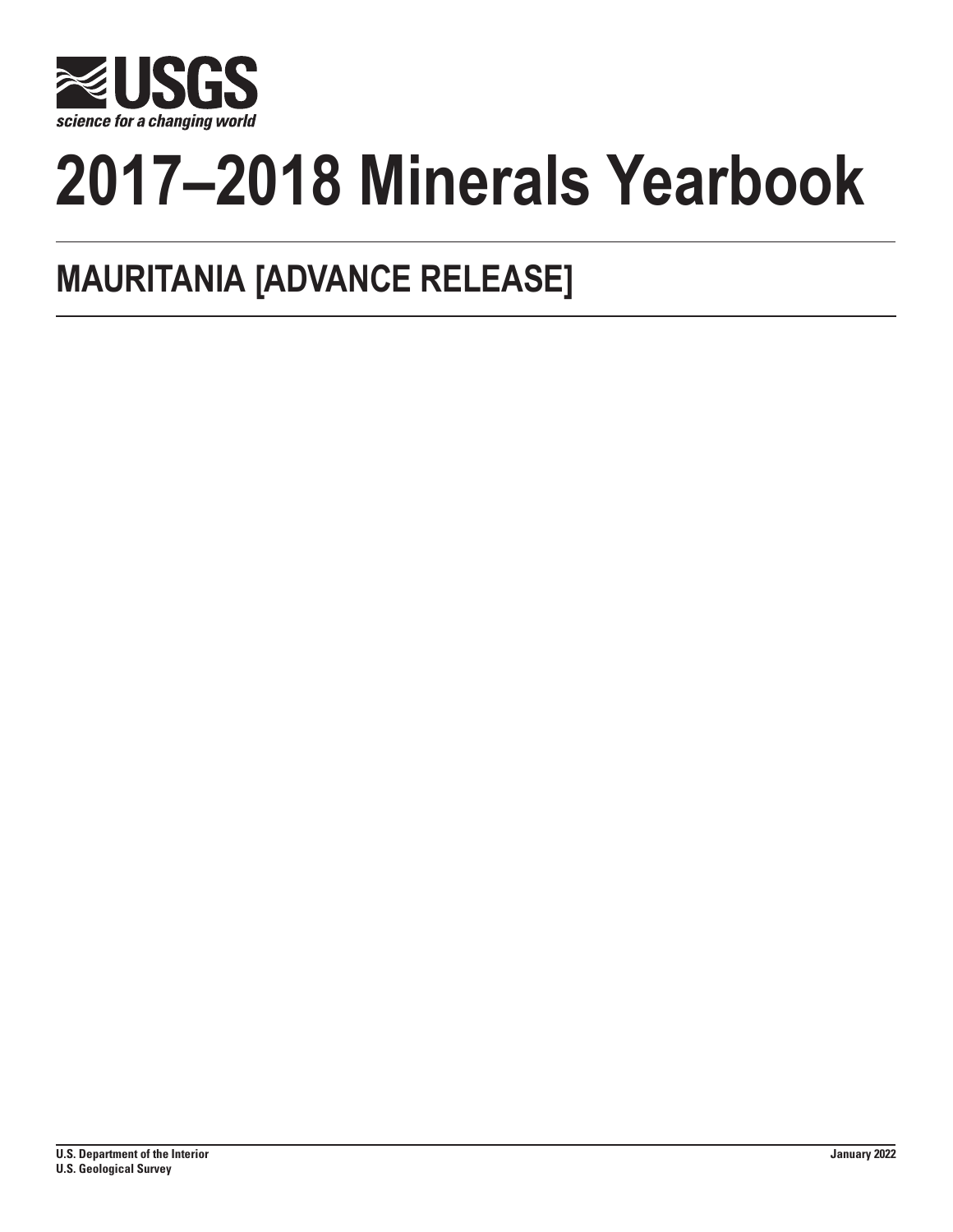### **The Mineral Industry of Mauritania**

#### By Mowafa Taib

#### **Note: In this chapter, information for 2017 is followed by information for 2018.**

Mauritania was Africa's 2d-ranked and the world's 15th-ranked exporter of iron ore in 2017. In addition to iron ore, Mauritania exported copper, crude petroleum, gold, and gypsum. The country also produced modest quantities of cement, raw steel, granite, marble, quartz, and salt. According to the Ministère du Pétrole, de l'Energie et des Mines [Ministry of Petroleum, Energy, and Mines], Mauritania's mineral reserves include 2 billion metric tons (Gt) of iron ore, 780 metric tons (t) (reported as 25 million ounces) of gold, 20 million metric tons (Mt) of copper ore, 1,500 t (reported as 50 million ounces) of uranium, 10 Gt of gypsum, and 160 Mt of phosphate rock (table 1; Banque Centrale de Mauritanie, 2018, p. 91, 94; Ministère du Pétrole, de l'Energie et des Mines, 2018; Workman, 2018).

#### **Minerals in the National Economy**

The mineral sector was a major contributor to Mauritania's economy, accounting for about 12% of the country's gross domestic product (GDP). Mauritania's economy continued to be adversely affected by the decline of crude petroleum and metals prices, especially that of iron ore, in the past 5 years. The real GDP increased at a rate of 3.5% in 2017 compared with a rate of 1.8% in 2016, and the country's nominal GDP in 2017 amounted to \$4.9 billion. In 2017, the mineral sector, which included crude petroleum and nonfuel mineral production, accounted for 11.7% of the GDP compared with 12.3% in 2016 and a peak of 26.9% in 2013. The value of the mineral sector activity decreased in real terms by 7.0% in 2017 compared with a revised increase of 0.5% in 2016. The value of petroleum sector activity, which contributed 1.4% to the GDP in 2017 compared with 1.7% of the GDP in 2016, decreased in real terms by 29.8% in 2017 compared with a decrease of 7.2% in 2016. The contribution of iron ore mining to the country's GDP decreased to 4.2% in 2017 from 4.9% in 2016 and 19.0% in 2013. Copper and gold production contributed 4.8% to the GDP in 2017 compared with 3.9% (revised) in 2016 (Banque Centrale de Mauritanie, 2018, p. 92, 94, 97).

Artisanal or small-scale gold mining became legal in Mauritania following the 2016 Government decree that granted small-scale mining permits to miners using metal detectors in a 1,791-square-kilometer (km<sup>2</sup>) zone in the Inchiri Region. The zone is located next to the gold mining and exploration licenses held by Kinross Gold Corp. and Algold Resources Ltd. (Deutsche Gesellschaft für Internationale Zusammenarbeit GmbH, 2018, p. 31–32).

The flow of foreign direct investment (FDI) to Mauritania increased in 2017, but at a much-reduced level compared with the value in 2012. The estimated value of FDI to Mauritania in 2017 increased to \$330 million from \$271 million in 2016, which was 76% less than the nearly \$1.4 billion received in 2012. The decrease in FDI flow into Mauritania from 2013

through 2016 was attributed to low mineral prices in the international market and to a 71% decrease in cross-border mergers and acquisitions in the mining, quarrying, and petroleum sectors worldwide in 2017. The number of greenfield FDI investment projects in Mauritania was two in 2017 and two in 2016, compared with zero in 2015 (United Nations Conference on Trade and Development, 2018, p. 8, 185).

#### **Government Policies and Programs**

The Ministère du Pétrole, de l'Energie et des Mines is responsible for overseeing activity in the fuel and nonfuel mineral sectors. The Government approved several amendments to its Hydrocarbon Code and Mining Code in 2011. The Direction des Mines et de la Géologie [Department of Mines and Geology] implements the Government's policies to enhance foreign investment in the mining sector of Mauritania. The Code Minier [Mining Law] awards exploration permits on a "first come-first served" basis for a 3-year period that can be renewed twice for up to 3 years each time. Mining licenses are awarded for a 30-year period and are renewable for up to 10 additional years. The law exempts mining companies from customs duties for equipment during exploration and the first 5 years of production and permanently on fuel and spare parts. The tax code includes a 25% corporate income tax rate after a tax exemption for the first 3 years of production, a tax withholding rate of 14% on repatriated earnings, and a 16% value-added tax (Ministère du Pétrole,de l'Energie et des Mines, 2012).

The revisions to the Mining Code in 2012 changed the method by which royalties are calculated and the area of land that is assigned for exploration permits. Mining royalties range from 1.5% to 6.5% of the international price of the final processed mineral product. The royalty for Group 1 minerals, which includes chromium, iron ore, manganese, titanium, and vanadium, is assessed at 2.5% of the international commodity price. The royalty increases to 3% for iron ore sold at The Steel Index (TSI) price of between \$100 and \$150 per metric ton and to 3.5% for iron ore sold at TSI price of between \$150 and \$200 per metric ton. The royalty for Group 2 minerals, which includes precious and nonferrous metals, is 3% of the price on the London Metal Exchange (LME), except for copper (which ranges between 3% and 5%, depending on the LME price), gold (which ranges between 4% and 6.5%, depending on the LME price), and platinum-group elements (4%). The royalty for the remaining groups is based on sales prices: Group 3 minerals (coal and fuel minerals), at 1.5%; Group 4 minerals (uranium and other radioactive materials), 3.5%; Group 5 minerals (industrial minerals and construction materials), 2.5%; Group 6 minerals (gemstones), 5%; and Group 7 minerals (diamond), 6%, respectively. Revisions to the mining law added a 10% tax on all mining transactions (such as transferring license from one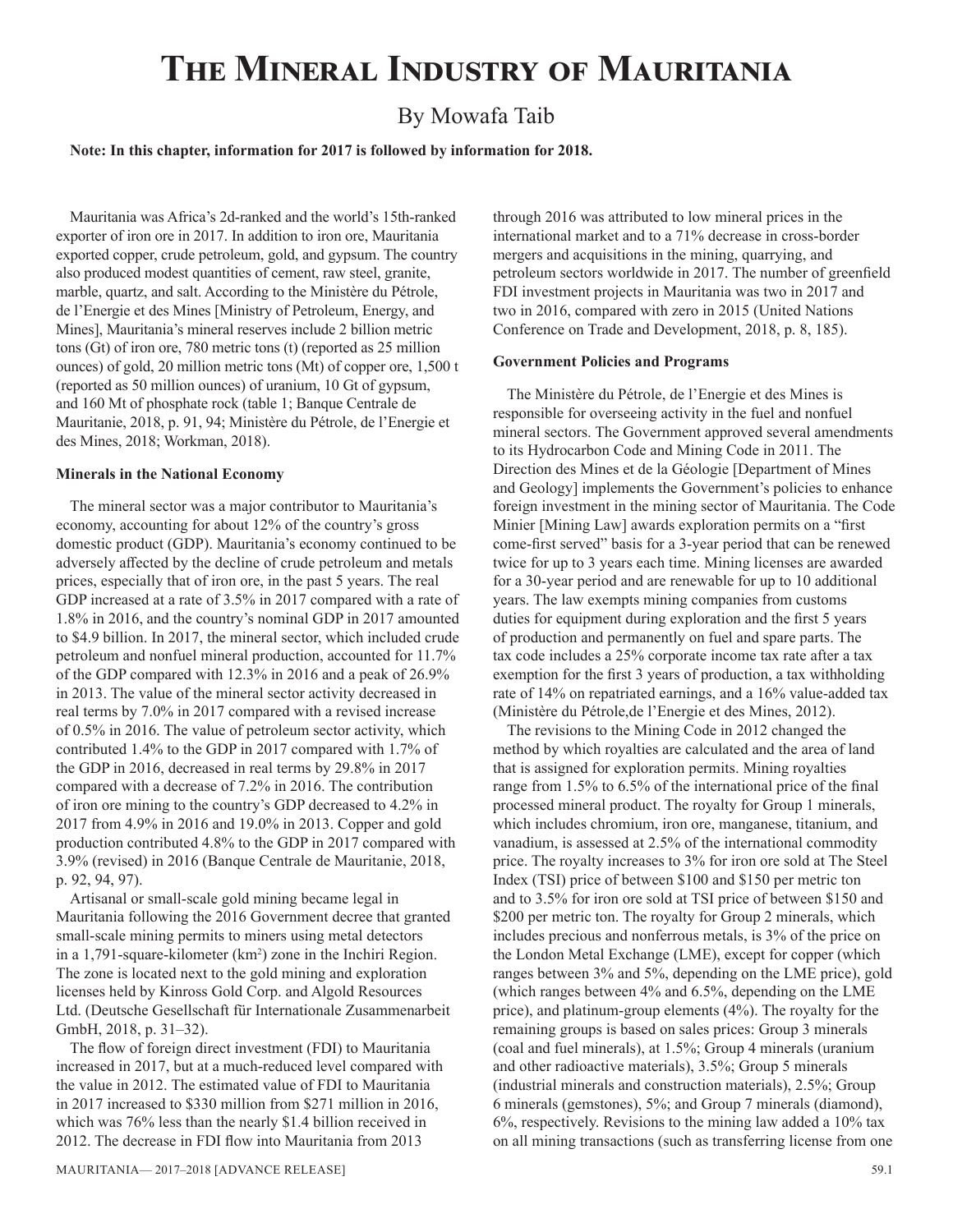company to another) and made international commodity prices the basis for the royalty calculation. The area of land allocated for each exploration permit was reduced to 500 km2 from 1,000 km2 for all minerals except for the areas allocated for diamond concessions, which remain at 5,000 km2 (Ministère du Pétrole, de l'Energie et des Mines, 2012).

#### **Mineral Trade**

The value of Mauritania's exports increased to \$1.7 billion in 2017 from \$1.4 billion in 2016. Mineral commodity exports, which included copper, crude petroleum, gold, and iron ore, represented 61% of Mauritania's total exports in 2017 compared with 66% in 2016. Mauritania's iron ore exports, which decreased to nearly 11.6 Mt in 2017 from a revised 13.2 Mt in 2016, increased in value by 20% to \$496 million from \$418 million in 2016. The increase in the value of iron ore exports in 2017, which took place despite the decrease in tonnage, was attributed to higher prices on the world market and higher iron ore content compared with that of 2016. Sixty-seven percent of Mauritania's iron ore exports went to China; 12%, to Germany; 10%, to Italy; 8%, to France; and 3%, to other countries. The value of gold exports increased to \$370 million in 2017 from \$289 million in 2016. Copper exports increased slightly to \$140 million in 2017 from \$139 million in 2016. Crude petroleum exports, however, decreased to \$66 million in 2017 from \$87 million in 2016; the decrease was attributed to technical issues that caused stoppage of crude petroleum production during the year (Banque Centrale de Mauritanie, 2018, p. 32, 100; World Steel Association, 2018, p. 102).

In 2017, Mauritania's exports to the United States, which were valued at \$61.5 million, consisted mainly of crude petroleum (\$54.8 million) and inorganic fertilizers (\$1.7 million). Mauritania's imports from the United States were valued at \$127.8 million. Minerals and mineral-related imports included drilling and oilfield equipment valued at \$12.6 million, excavating machinery (\$6.6 million), inorganic chemicals (\$5.5 million), railway transportation equipment (\$1.9 million), and iron and steel products (\$1.8 million) (U.S. Census Bureau, 2018a, b).

#### **Production**

Mauritania's mineral production in 2017 increased most notably for gypsum, by an estimated 186%, and gold, by 28%. The increase in gypsum output was attributed to the increased demand by countries in West Africa. Notable decreases in mineral production in 2017 compared with that of 2016 included that of crude petroleum, which decreased by 31%, and copper and iron ore, by 12% each. Data on mineral production are in table 1.

#### **Structure of the Mineral Industry**

Almost all the 70-plus local and international companies that were involved in mineral exploration and production in Mauritania were privately owned. Together, these companies held more than 139 mineral exploration permits and 24 mining licenses. Mauritanian Copper Mines S.A. (MCM) (a wholly owned subsidiary of First Quantum Minerals Ltd. of Australia) and Tasiast Mauritanie Ltd. S.A. (a wholly owned subsidiary of Kinross Gold Corp. of Canada) produced gold in 2017. MCM was the sole producer of copper in 2017. PETRONAS International Corp. Ltd. (a wholly owned subsidiary of Petroliam Nasional Berhad of Malaysia) was the only producer of crude petroleum. Four companies produced cement—BSA Ciment S.A., Ciment de Mauritanie S.A., Mauritano-Française des Ciments S.A, and Société des Ciments du Nord. Société Arabe des Industries Métallurgiques S.A. (SAMIA) was the sole producer of gypsum, Mauritania Minerals Co. S.A. (MMC) and Quartz Inc. Mauritania S.A. produced quartz, and Société Mauritanienne des Industries du Sel (SOMISEL) mined salt (table 2; Ministère du Pétrole et de l'Energie et des Mines, 2019).

Société Nationale Industrielle et Minière (SNIM) was a majority state-owned mining company (78.35% interest); it operated iron ore mines at Guelb el Rhein, Kedia d'Idjill, M'Haoudat, and Zouerate in the Tiris Zemmour region in northern Mauritania. SNIM also owned and operated a 700-kilometer (km) heavy-haul railway and a shipping terminal at Nouadhibou Port on the Atlantic coast. SNIM subsidiaries included Granites et Marbres de Mauritanie (GMM), SAMIA, and Société Arabe du Fer et de l'Acier S.A. (SAFA) (table 2; Société Nationale Industrielle et Minière, 2018b, e).

Société Mauritanienne des Hydrocarbures et de Patrimoine Minier (SMHPM), which was Mauritania's national petroleum company, held a 10% carried interest in all offshore and onshore petroleum exploration projects (Société Mauritanienne des Hydrocarbures et de Patrimoine Minier, 2018). Table 2 is a list of major mineral production facilities.

#### **Commodity Review**

#### *Metals*

**Cobalt**.—Although no cobalt has been produced in Mauritania, Aura Energy Ltd. of Australia found several high cobalt occurrences during the review of its past drilling at the Tasiast South project tenements. The drilling intercepts included 1 meter (m) at 0.58% cobalt , 4 m at 0.48% cobalt, and 1 m at 0.46% cobalt. The cobalt resources at the Guelb Moghrein ironoxide-copper-gold deposit (the site of copper and gold mining by MCM) were estimated by Hitzman and others of the U.S. Geological Survey to be 24 Mt at a grade of 0.14% cobalt (Aura Energy Ltd., 2017a; Hitzman and others, 2017, p. 30).

**Copper.**—The Guelb Moghrein Mine produced 28,791 t of copper in 2017 compared with 32,818 t in 2016. MCM milled 3.4 Mt of sulfide ore in 2017 compared with 3.9 Mt in 2016. The percentage of copper in sulfide ore processed was 0.9% in 2017. The total probable and proven reserves at the Guelb Moghrein Mine, which include high- and low-grade stockpiled materials, were estimated to be 22.5 Mt of ore grading 0.65% copper and 0.63 gram per metric ton gold. The company, which estimated the life of the mine to be 6 years in 2017, planned to produce 30,000 t of copper in 2018 (First Quantum Minerals Ltd., 2018a, p. 19, 26).

OreCorp Mauritania S.A.R.L. (OreCorp), a subsidiary of OreCorp Ltd. of Australia, held two licenses (No. 1415 and No. 1416) at Akjoujt South to explore for cobalt, copper, and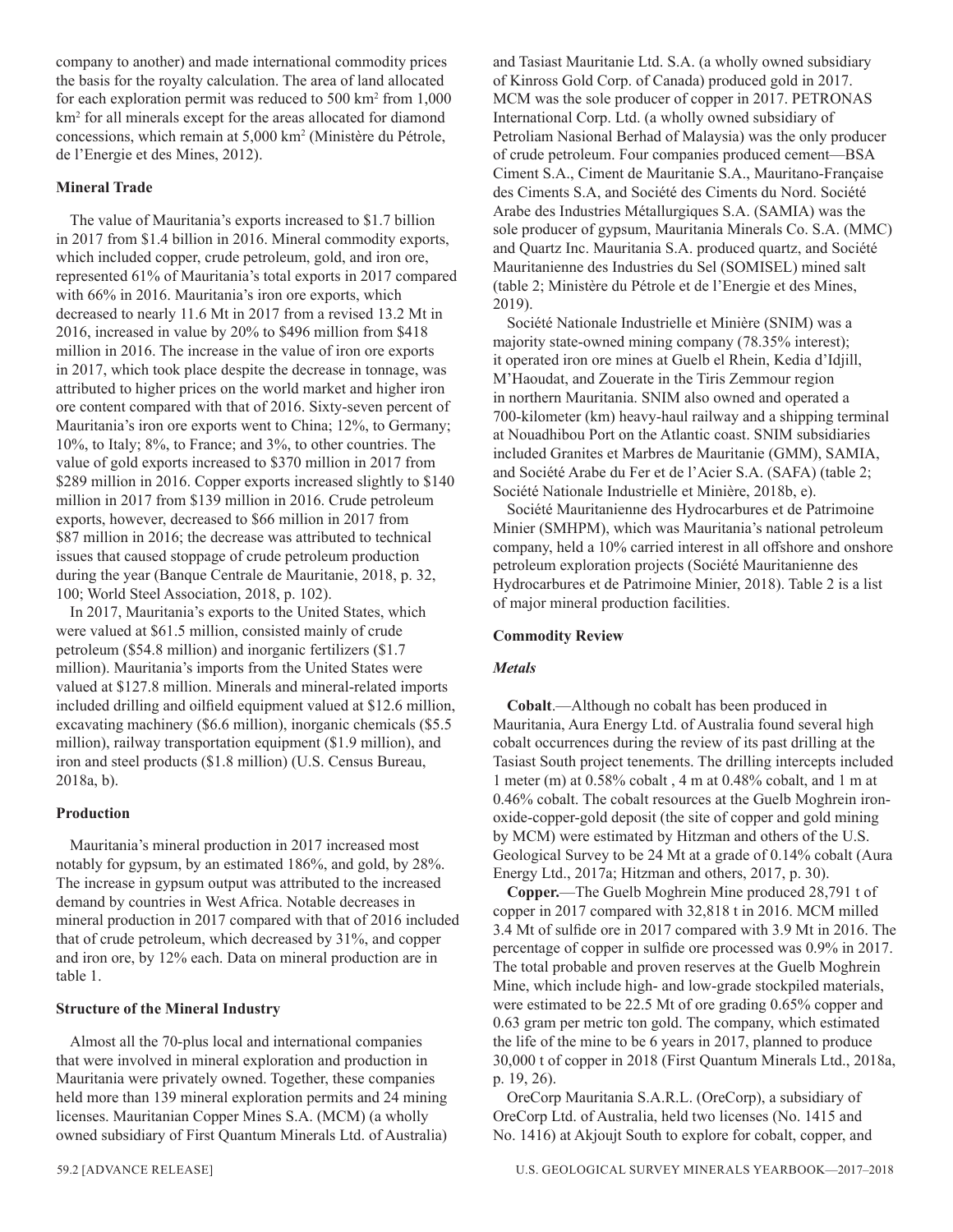nickel in a 596-km2 area. The Akjoujt South project is located in the Proterozoic Mauritanide Belt and is located 60 km south of the Guelb Moghrein Mine. OreCorp held a 90% interest in the project, and the Government held the remaining 10% interest (OreCorp Ltd., 2017, p. 30; 2018).

**Gold.**—Mauritania's gold output increased to 9,096 kilograms (kg) in 2017 from 7,127 kg in 2016. Two mines produced gold in Mauritania in 2017—the Guelb Moghrein copper-gold mine and the Tasiast gold mine. The Guelb Moghrein Mine produced 1,531 kg of gold in 2017, which was about 10% less than the 1,678 kg of gold produced in 2016. The Tasiast gold mine produced 7,565 kg in 2017 compared with 5,449 kg in 2016, which was a 39% increase. As of yearend 2017, the estimate of proven and probable mineral reserves at the Tasiast deposit was 244,500 kg (reported as 7.861 million troy ounces). The Tasiast open pit mine, which used heap leach and milling for ore processing, had an expected mine life of 12 years. During the year, Kinross was in the process of carrying out phase 1 of its mill expansion plan for the mine. Once completed, the expansion would increase the mill's throughput capacity to 12,000 metric tons per day (t/d) from its current (2017) capacity of 8,000 t/d by mid-2018. Annual gold production at the Tasiast Mine between 2018 and 2029 was expected to be 12,700 kg per year (kg/ yr). Kinross also completed the phase two expansion study for the Tasiast Mine, which would increase milling capacity at the mine to 30,000 t/d and nearly double the average annual gold production to 25,000 kg/yr during the period from 2020 to 2029 (table 1; Kinross Gold Corp., 2017, 2018; First Quantum Minerals Ltd., 2018a, p. 26, 40).

In 2017, Algold Resources Ltd. of Canada was the sole owner of the Tijirit gold exploration license in northwestern Mauritania. The Tijirit deposit lies within the Archean Reguibat shield in northwestern Mauritania; it is located 25 km southeast of the Tasiast Mine in Mauritania's gold-mining district. The Tijirit gold project encompassed two distinct connecting exploration licenses (44B2 and 1117B2), covering an area of about 1,460 km2 . In 2017, Algold released the NI 43–101 technical report for the Tijirit property, which included an update of the resource estimate. The report identified five prospects: the Eleonore, the Eleonore East, the Lily, the Salma, and the Sophie. The company estimated that the total measured and indicated resources from the Eleonore, the Lily, and the Sophie prospects were 5,270 kg of gold (Algold Resources Ltd., 2018, p. 6, 13, 19, 31, 132).

Artisanal gold mining was reported in the Inchiri Region in western Mauritania by the Federal Institute for Geosciences and Natural Resources of Germany. In 2017, there were more than 10,000 artisanal gold miners in Mauritania. The Government was considering ways to support such mining activity in the Inchiri District and to build two gold-processing centers for artisanal mining (Deutsche Gesellschaft für Internationale Zusammenarbeit GmbH, 2017; 2018, p. 30; Ministère du Pétrole et de l'Energie et des Mines, 2018).

**Iron Ore.**—Mauritania's iron ore production decreased to 11.7 Mt in 2017 from 13.3 Mt in 2016 owing to fluctuations in iron ore prices on the world market. The Guelb el Rhein deposit contained several hundred million metric tons of magnetite ore grading 37% iron. Production from the Guelb el Rhein deposit was concentrated at the Guelb el Rhein plants by dry magnetic

mauritania— 2017–2018 [ADVANCE RELEASE] 59.3

separation to increase the iron content by up to 66%. Hematite iron ore deposits are located at the Kedia d'Idjill and M'Haoudat areas and accounted for 60% of SNIM's iron ore production. SNIM planned to increase its capacity to 40 million metric tons per year (Mt/yr) of iron ore by 2025 (tables 1, 2; Société Nationale Industrielle et Minière, 2018b, c, f; World Steel Association, 2018, p. 100).

By yearend 2017, Mauritania had the capacity to process, transport, and export more than 16 Mt/yr of iron ore following the completion of construction of a second loading dock at the Port of Nouadhibou on the Atlantic coast. During the year, SNIM was involved in upgrading the Guelb el Rhein 1 (Guelb 1) plant following the commissioning of the Guelb 2 plant in 2015. Guelb 2 was a new iron ore mining complex located in Zouerate; the commissioning of the plant added 4 Mt/yr of production capacity of high-grade concentrated iron ore (up to 68.5% iron). The company planned to increase the storage capacity at the Nouadhibou minerals export terminal in order to receive larger vessels capable of carrying up to 250,000 t of iron ore exports, up from the 150,000-t limit in 2017 (table 2; Société Nationale Industrielle et Minière, 2018a, c, d; Yahoo Finance, 2019).

In 2017, Glencore plc of Switzerland and the United Kingdom held interests in three iron ore deposits in Mauritania through three of its subsidiaries (El Aouj Mining Co. S.A., Sphere Lebtheinia S.A., and Sphere Mauritania S.A.). El Aouj completed the El Aouj East feasibility study and the ore reserves update at the El Aouj East and Askaf North properties. El Aouj was a 50−50 joint venture of SNIM and Glencore. El Aouj's measured and indicated mineral resources were 1,905 Mt grading 36% iron. Measured and indicated mineral resources held by Sphere Lebtheinia were estimated to be 2,180 Mt grading 32% iron. Sphere Mauritania held 405 Mt of measured and indicated resources grading 36% iron (Glencore plc, 2018, p. 194, 217).

#### *Industrial Minerals*

**Gypsum.**—Gypsum production was carried out by SAMIA, which was a 50−50 joint venture of the Industrial Bank of Kuwait and SNIM. SAMIA produced 200,000 t of gypsum in 2017, 85% of which was used for domestic cement production and foreign cement plants in Ghana, Guinea, Mali, and Senegal. Consumption by SAMIA's plaster plant accounted for the remaining 15% of SAMIA's output (table 2; Ould Eleya, 2018).

**Phosphate Rock.**—The Msphosphate Co. (MSP), a joint venture of private investors (80%) and the Government (20%), was created to develop the Bofal and the Loubboira phosphate rock deposits. In June, the Government awarded MSP a license to explore for phosphate rock in the Bofal and Loubboira regions. Mauritania's probable reserves of phosphate rock were estimated to be 160 Mt, including 70 Mt grading 21% phosphorus pentoxide at the Bofal deposit and 29 Mt grading 19% phosphorus pentoxide at the Loubboira deposit. Both deposits occur in the outcrops of phosphatic sedimentary rocks of Eocene age along the northern bank of the Senegal River in southern Mauritania and are located 300 km east of the Atlantic coast (Taylor and others, 2012, p. 14–15; Ministère du Pétrole et de l'Energie et des Mines, 2018; Ibrahima, 2018).

**Quartz.**—Information on quartz production in Mauritania was not available in 2017. In 2016, Quartz Inc. Mauritania S.A.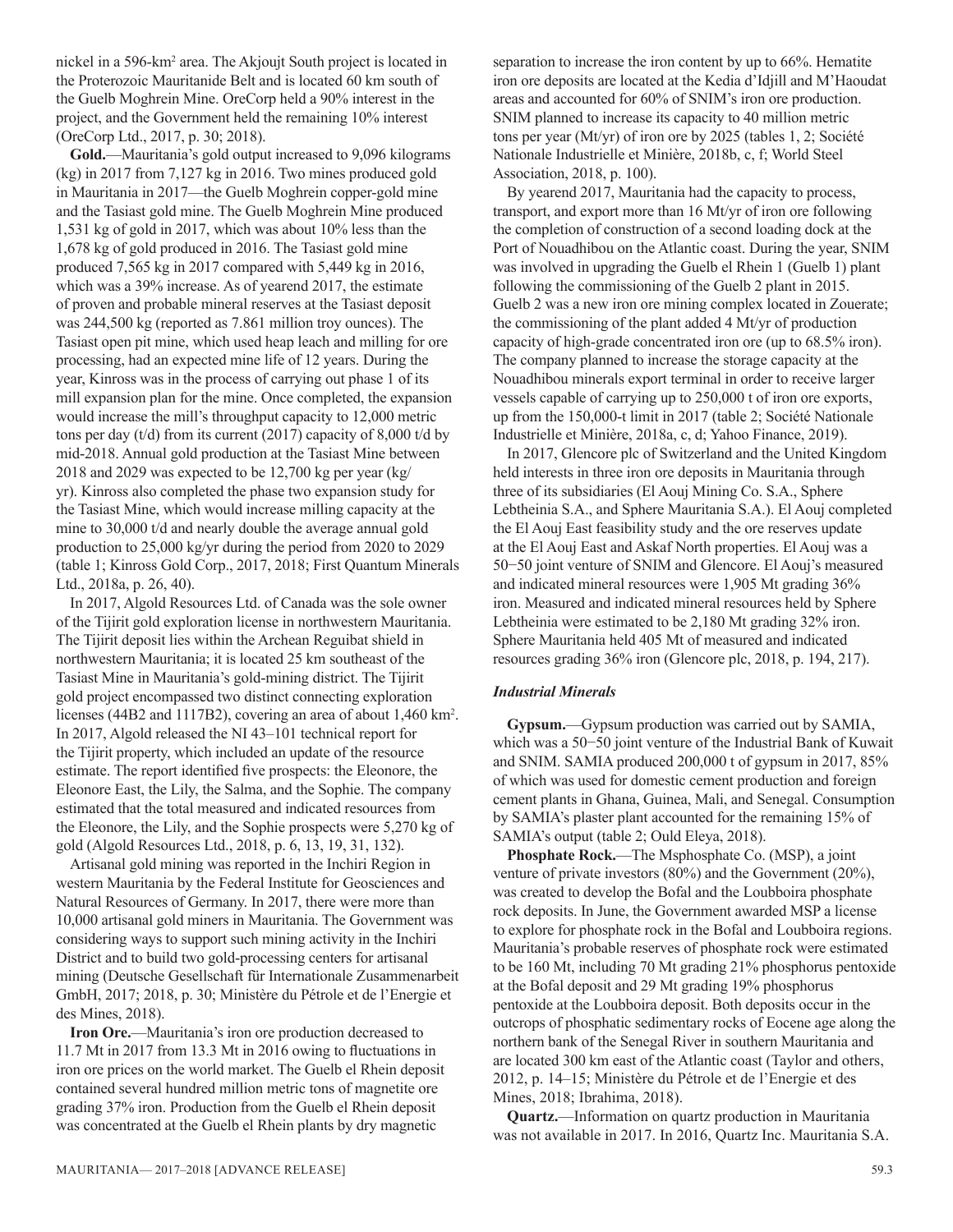started production of quartz blocks, grits, lumps, slabs, and other products at its mines, which cover a 40-km2 area in Chami Province. The mines and the processing plant are located about 350 km northeast of Nouakchott and 150 km east of the port city of Nouadhibou. The mineral resources at the mines were estimated to be 725 Gt of quartz. The company expected that most of its production would be exported to China, Europe, and the United States (Quartz Inc. Mauritania S.A., 2018).

#### *Mineral Fuels and Related Materials*

**Uranium.**—Aura Energy continued its Tiris definitive feasibility study (DFS) in 2017 at the Tiris site to explore for and update its uranium mineral resources. The study was expected to be completed in 2018. Aura Energy hoped that the results of the DFS would warrant the construction of a uranium mine and leachprocessing plant capable of producing 454 metric tons per year of triuranium octoxide ( $U_3O_8$ ) over 15 years. In addition to uranium, Aura Energy began an exploration program aimed at producing lithium and soda ash from nearby salt lakes, also known as sabkhas. Soda ash would be used for uranium leaching of the ore produced at the Tiris site (Aura Energy Ltd., 2017b, p. 11, 16–17).

#### **MINERAL INDUSTRY HIGHLIGHTS IN 2018**

The mining sector accounted for 9.5% of the GDP in 2018 compared with 11.7% in 2017. Iron ore mining accounted for 3.5% of the GDP in 2018 compared with 4.2% in 2017. Copper and gold mining contributed to 4.8% of the GDP in 2018 and 2017. With the closing of the country's only offshore Chinguetti oilfield in 2018, the petroleum sector made no contribution to the GDP in 2018 compared with 3.9% in 2014 (Banque Centrale de Mauritanie, 2019, p. 94).

Mauritania's gold production increased to 9,235 kg in 2018 from 9,096 kg in 2017. Production came mainly from the Tasiast Mine (7,805 kg) and the Guelb Moghrein Mine (1,430 kg). Kinross employed about 3,800 workers, and 90% of them were Mauritanian. MCM employed about 1,470 people in 2018. In 2018, Kinross completed phase 1 of its mill expansion for the Tasiast Mine, which increased the mill's throughput capacity to 12,000 t/d from 8,000 t/d in 2017 (table 1; Kinross Gold Corp., 2018; First Quantum Minerals Ltd., 2019, p. 30).

Mauritania's iron ore production, which was carried out by SNIM and MCM in 2018, decreased by 9% to 10.7 Mt from 11.7 Mt in 2017, and by 19% compared with the 13.3 Mt produced in 2016. Iron ore exports also decreased by about 1.1 Mt in 2018 to 11.4 Mt from that of 2017. The decrease in iron ore output and exports was attributed to lower than expected production from the Guelb 2 plant and the rehabilitation of Guelb 1, and to low iron ore prices during most of 2018. China continued to be the major importer of iron ore from Mauritania; it accounted for 55% of the total, followed by Germany (15%), Italy and Japan (12% each), France (3%), and other countries (3%). MCM produced 425,389 t of magnetite concentrate at its Guelb Moghrein Mine. The company exported 86% of its concentrate output to Brazil and Mexico. MCM expected to produce 570,000 t of magnetite concentrates in 2019 (table 1; First Quantum Minerals Ltd., 2018b, p. 30–31; Banque Centrale de Mauritanie, 2019, p. 27–30).

In 2018, SNIM received loans totaling \$109 million from the African Development Bank and the European Investment Bank for the deepening and widening of the company's minerals port in Nouadhibou. The port is expected to be able to accommodate vessels that can ship up to 250,000 t—up from the current 150,000-t limit—by 2020 ( Société Nationale Industrielle et Minière, 2018a).

PETRONAS International Corp. Ltd. ceased crude petroleum production at the Chinguetti oilfield in 2018 owing to reserves exhaustion. The company exported the last crude petroleum shipment of 197,000 barrels in the first quarter of 2018. Kosmos Energy Ltd. of the United States carried out deepwater exploration for natural gas on Blocks C6, C8, C12, and C13 of the Atlantic coast of Mauritania and Senegal. The Greater-Tortue Ahmeyim natural gas project was estimated to contain about 425 billion cubic meters of recoverable gas. The total acreage at 33,000 km2 could contain an additional 1.4 trillion cubic meters, which is equivalent to 7 years of Africa's current natural gas production. The project is owned by BP p.l.c. (BP) of the United Kingdom (62%; BP is also the operator), Kosmos (28%), and SMHPM (10%). BP planned to construct the Tortue floating liquefied natural gas facility (FLNG) in 2019, which would produce 2.5 Mt/yr of liquefied natural gas (LNG) in 2022 (Bousso, 2018; Banque Centrale de Mauritanie, 2019, p. 27–30; Kosmos Energy Ltd., 2019; Tullow Oil plc, 2019; Yahoo Finance, 2019).

#### **Outlook**

The Government has been particularly focused on developing the country's mining sector and iron ore production by supporting its national mining company, SNIM, and expanding mineral export ports at Nouadhibou as well as the railway that connects iron ore mines with the export ports. SNIM planned to increase its iron ore production capacity to 40 Mt/yr by 2025. Gold production by Kinross at the Tasiast gold mine is expected to more than double to 25,000 kg/yr between 2020 and 2029 following the completion of the phase 2 expansion project. Aura Energy expects to start uranium production in Mauritania for the first time at the Tiris uranium mine in 2020. Mauritania could become a producer and exporter of LNG by 2022 following the commissioning of the FLNG facility at the Greater-Tortue Ahmeyim offshore gasfield. Mauritania could become a cobalt producer if positive developments in the exploration of the Tasiast South cobalt project and the Bofal and Loubboira phosphate rock projects are realized.

#### **References Cited**

Algold Resources Ltd., 2018, Tijirit property NI 43-101 technical report with resource estimate update Tijirit—Mauritania: Montreal, Quebec, Canada, Algold Resources Ltd., August 4, 195 p. (Accessed February 5, 2019, at http://algold. com/wp-content/uploads/2018/04/April10\_18-Tijirit\_TechReport\_final.pdf.)

Aura Energy Ltd., 2017a, Aura's base metal review highlights high cobalt value: Montreal, Quebec, Canada, Aura Energy Ltd., March 31, 41 p. (Accessed October 29, 2019, at http://www.auraenergy.com.au/investor/ASX%20 Announcements/2017/Base%20Metal%20Review%20Highlights%20High%20 Cobalt%20Values.pdf.)

Aura Energy Ltd., 2017b, Corporate presentation: Montreal, Quebec, Canada, Aura Energy Ltd., March, 41 p. (Accessed February 26, 2018, at http://www.auraenergy.com.au/investor/ASX%20Announcements/2017/ Aura%20Energy%20121%20Conference%20%20March%202017.pdf.)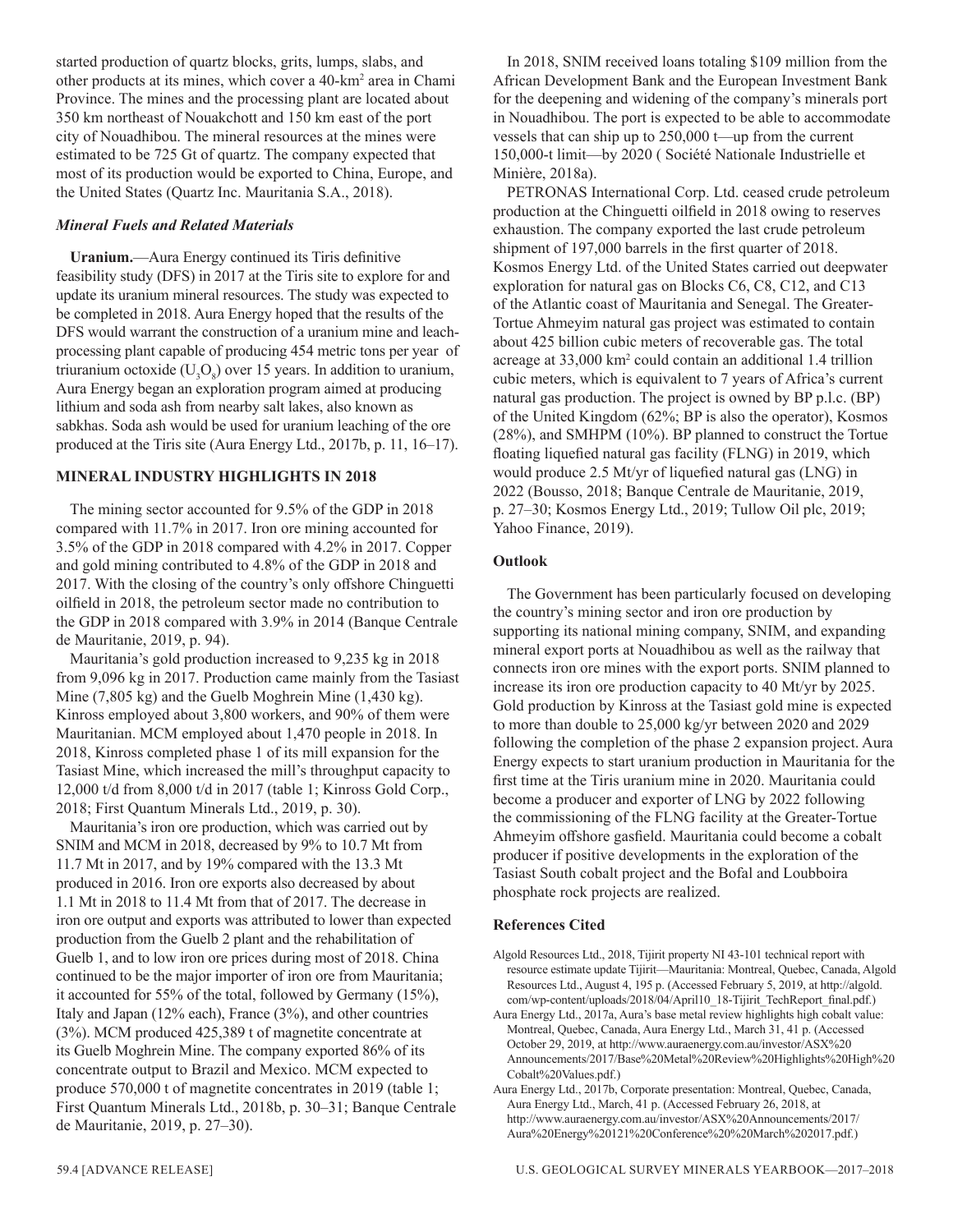- Banque Centrale de Mauritanie, 2018, Annual report June 2018: Nouakchott, Mauritania, Banque Centrale de Mauritanie, 99 p. (Accessed February 4, 2018, at https://www.bcm.mr/IMG/pdf/rapport\_annuel\_2017\_version\_arabe.pdf.) [In Arabic.]
- Banque Centrale de Mauritanie, 2019, Annual report June 2019: Nouakchott, Mauritania, Banque Centrale de Mauritanie, 109 p. (Accessed November 4, 2019, at https://www.bcm.mr/IMG/pdf/rapport\_annuel\_2018\_ ar.pdf.) [In Arabic.]
- Bousso, Ron, 2018, BP green-lights Africa's deepest offshore LNG project: Thomson Reuters, December 21. (Accessed November 4, 2019, at https://www. reuters.com/article/bp-tortue/bp-green-lights-africas-deepest-offshore-lngproject-idUSL8N1YQ3I5.)
- Deutsche Gesellschaft für Internationale Zusammenarbeit GmbH, 2017, Support for good governance in the natural resources: Bonn, Germany, Deutsche Gesellschaft für Internationale Zusammenarbeit GmbH, September 29. (Accessed March 7, 2018, at https://www.giz.de/en/worldwide/62532.html.)
- Deutsche Gesellschaft für Internationale Zusammenarbeit GmbH, 2018, Human rights risks in mining—BGR/GIZ country study Mauritania: Deutsche Gesellschaft für Internationale Zusammenarbeit GmbH, January, 55 p. (Accessed October 1, 2018, at https://www.bmz.de/rue/includes/ downloads/2017bgr-en-mauritania-human-rights-mining-low-res.pdf.)
- First Quantum Minerals Ltd., 2018a, Annual report 2017—Building: Vancouver, British Columbia, Canada, First Quantum Minerals Ltd., 100 p. (Accessed February 5, 2019, at https://www.annualreports.com/HostedData/ AnnualReportArchive/f/TSX\_FM\_2017.pdf .)
- First Quantum Minerals Ltd., 2018b, Guelb Moghrein: Vancouver, British Columbia , Canada, First Quantum Minerals Ltd. (Accessed May 21, 2018, at https://www.first-quantum.com/Our-Business/operating-mines/Guelb-Moghrein/default.aspx.)
- First Quantum Minerals Ltd., 2019, 2018 annual report: Vancouver, British Columbia , Canada, First Quantum Minerals Ltd. (Accessed April 9, 2020, at https://s24.q4cdn.com/617706469/files/doc\_financial/annual/FQM\_2018\_AR\_ aoda.pdf.)
- Glencore plc, 2018, Annual report 2017: Baar, Switzerland, Glencore plc, February 8, 220 p. (Accessed March 8, 2018, at http://www.glencore.com/dam/ jcr:62bed41c-1627-4bf5-bc43-cf5518ba1193/glen-2017-annual-report.pdf.)
- Hitzman, M.W., Bookstrom, A.A., Slack, J.F., and Zientek, M.L., 2017, Cobalt— Styles of deposits and the search for primary deposits: U.S. Geological Survey Open-File Report 2017–1155, 47 p. (Accessed October 29, 2019, at https:// pubs.er.usgs.gov/publication/ofr20171155.)
- Ibrahima, D.E.H, 2018, Mauritania will soon export phosphate to the Asian market: Nouakchott, Mauritania, Financial Afrik, December 13. (Accessed May 26, 2021, at https://www.financialafrik.com/2018/12/13/la-mauritanie-vabientot-exporter-du-phosphate-sur-le-marche-asiatique/.) [In French.]
- Kinross Gold Corp., 2017, Kinross to proceed with Tasiast Phase Two and Round Mountain Phase W expansion projects: Toronto, Ontario, Canada, Kinross Gold Corp. news release, September 18, 9 p. (Accessed October 29, 2019, at https:// s2.q4cdn.com/496390694/files/doc\_news/2017/09/KGC-NewsRelease-Phase-Two-and-Phase-W-news-release\_Final-Sept-18.p df.)
- Kinross Gold Corp., 2018, Tasiast, Mauritania: Toronto, Ontario, Canada, Kinross Gold Corp. (Accessed February 7, 2019, at http://www.kinross.com/operations/ default.aspx#africa-tasiast.)
- Kosmos Energy Ltd., 2019, Mauritania: Dallas, Texas, Kosmos Energy Ltd. (Accessed October 30, 2019, at https://www.kosmosenergy.com/mauritania.)
- Ministère du Pétrole et de l'Energie,des Mines, 2012, Code minier [Mining law]: Nouakchott, Mauritania, Ministère du Pétrole, de l'Energie et des Mines, 22 p. (Accessed December 4, 2018, at http://www.petrole.gov.mr/IMG/pdf/ convention 2012 fr.pdf) [In French.]
- Ministère du Pétrole,de l'Energie et des Mines, 2018, Le secteur minier—Un pilier de l´économie mauritanienne [The mining sector—A pillar of the Mauritanian economy]: Nouakchott, Mauritania, Ministère du Pétrole,de l'Energie et des Mines, 3 p. (Accessed February 4, 2019, at http://www.petrole.gov.mr/IMG/ pdf/secteur\_minier\_fr.pdf.) [In French.]
- Ministère du Pétrole, de l'Energie et des Mines, 2019, Mining operators: Nouakchott, Mauritania, Ministère du Pétrole et de l'Energie et des Mines. (Accessed April 4, 2020, at http://www.petrole.gov.mr/spip.php?article52.)
- OreCorp Ltd., 2017, AGM presentation—November 2017: Subiaco, Western Australia, Australia, OreCorp Ltd., November, 32 p. (Accessed March 7, 2018, at http://www.orecorp.com.au/upload/documents/InvestorRelations/Presentatio ns/171127CompanyAGMPresentation\_November2017.pdf.)
- OreCorp Ltd., 2018, Akjoujt South project: Subiaco, Western Australia, Australia, OreCorp Ltd. (Accessed April 10, 2020, at https://www.orecorp.com.au/ projects/mauritania/akjoujt-south-project.)
- Ould Eleya, M.E.M., 2018, Gypsum supply opportunities from Mauritania: Pro Global Media Ltd., July 1. (Accessed February 7, 2019, at http://www.globalgypsum.com/magazine/articles/760-gypsum-supplyopportunities-from-mauritania.)
- Quartz Inc. Mauritania S.A., 2018, About us: Nouakchott, Mauritania, Quartz Inc. Mauritania S.A. (Accessed February 8, 2019, at https://www.quartzinc.com/ about us.php.)
- Société Mauritanienne des Hydrocarbures et de Patrimoine Minier, 2018, General presentation: Nouakchott, Mauritania, Société Mauritanienne des Hydrocarbures et de Patrimoine Minier. (Accessed February 8, 2019, via http:// smhpm.mr/fr2/index.php/entreprise/historique.) [In French.]
- Société Nationale Industrielle et Minière, 2018a, La BEI et la BAD soutiennent le projet de dragage du port minéralier [EIB and AfDB support the ore port dredging project]: Nouakchott, Mauritania, Société Nationale Industrielle et Minière press release, July 10. (Accessed February 8, 2019, at http://www.snim. com/index.php/news-a-media/news/162-communique-de-presse-mauritaniela-bei-et-la-bad-soutiennent-le-developpement-des-installations-p.html.) [In French.]
- Société Nationale Industrielle et Minière, 2018b, Implantation [Implementation]: Nouakchott, Mauritania, Société Nationale Industrielle et Minière. (Accessed February 26, 2018, at http://www.snim.com/index.php/societe/implantation. html.)
- Société Nationale Industrielle et Minière, 2018c, Mines: Nouakchott, Mauritania, Société Nationale Industrielle et Minière. (Accessed February 7, 2019, at http:// www.snim.com/e/index.php/operations/mines.html.)
- Société Nationale Industrielle et Minière, 2018d, Strategic program: Nouakchott, Mauritania, Société Nationale Industrielle et Minière. (Accessed February 7, 2019, at http://www.snim.fr/e/index.php/strategy/strategic-program.html.)
- Société Nationale Industrielle et Minière, 2018e, Subsidiaires [Subsidiaries]: Nouakchott, Mauritania, Société Nationale Industrielle et Minière. (Accessed February 7, 2019, at http://www.snim.fr/e/index.php/societe/subsidiaries.html.)
- Société Nationale Industrielle et Minière, 2018f, Vision: Nouakchott, Mauritania, Société Nationale Industrielle et Minière. (Accessed February 8, 2019, at http:// www.snim.com/index.php/societe/implantation.html.)
- Taylor, C.D., Anderson, E.D., Bradley, D.C., Beaudoin, G., Cosca, M.A., Eppinger, R.G., Fernette, G.L., Finn, C.A., Friedel, M.J., Giles, S.A., Goldfarb, R.J., Horton, J.D., Lee, G.K., Marsh, E.E., Mauk, J.L., Motts, H.A., Ould El Joud, M.Y., Ould Soueidatt, S., Ould Taleb Mohamed, A.M., and Rockwell, B.W., 2012, Mauritania—A greenfield exploration opportunity in northwestern Africa: SEG Newsletter, no. 91, October, p. 1, 10-17.
- Tullow Oil plc, 2019, New ventures—Mauritania: London, United Kingdom, Tullow Oil plc. (Accessed November 4, 2019, at https://www.tullowoil.com/ operations/new-ventures/mauritania.)
- United Nations Conference on Trade and Development, 2018, World investment report 2018: Geneva, Switzerland, United Nations Conference on Trade and Development, 193 p. (Accessed February 5, 2019, at http://unctad.org/en/ PublicationsLibrary/wir2018\_en.pdf.)
- U.S. Census Bureau, 2018a, U.S. exports to Mauritania by 5-digit end-use code 2008–2017: U.S. Census Bureau. (Accessed February 4, 2019, at https://www.census.gov/foreign-trade/statistics/product/enduse/exports/c7410. html.)
- U.S. Census Bureau, 2018b, U.S. imports from Mauritania by 5-digit enduse code 2008–2017: U.S. Census Bureau. (Accessed February 4, 2019, at https://www.census.gov/foreign-trade/statistics/product/enduse/imports/c7410. html)
- Workman, Daniel, 2018, Iron ore exports by country: Worldstopexports.com, September 13. (Accessed March 8, 2018, at http://www.worldstopexports.com/ iron-ore-exports-country.)
- World Steel Association, 2018, Steel statistical yearbook 2018: Brussel, Belgium, World Steel Association, 121 p. (Accessed December 19, 2018, at https:// www.worldsteel.org/en/dam/jcr:e5a8eda5-4b46-4892-856b-00908b5ab492/ SSY\_2018.pdf.)
- Yahoo Finance, 2019, BP awards pre-FEED deal for Greater Tortue Ahmeyim project: Yahoo Finance, April 10. (Accessed April 7, 2020, https://finance. yahoo.com/news/bp-awards-pre-feed-deal-123012934.html.)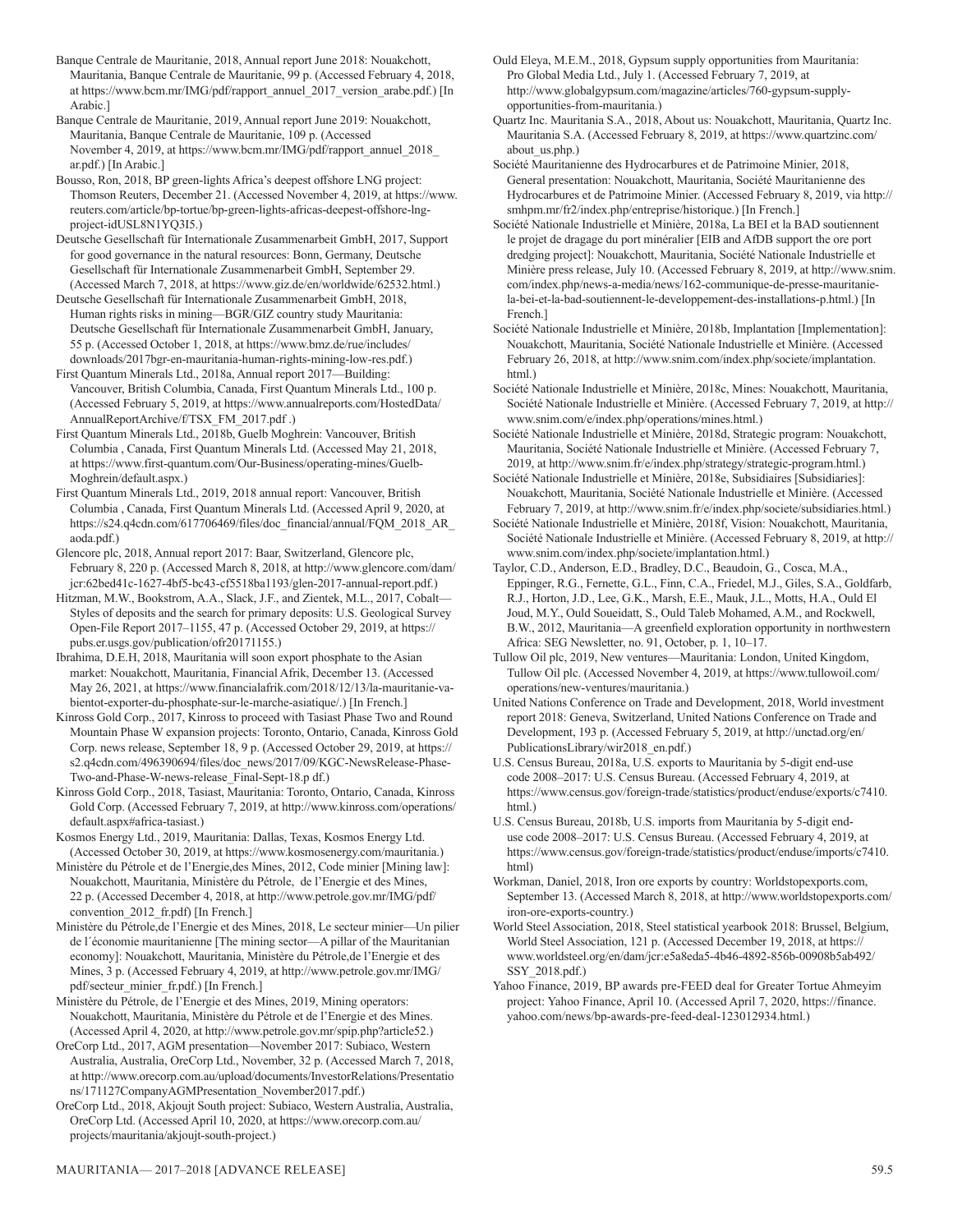#### TABLE 1 MAURITANIA: PRODUCTION OF MINERAL COMMODITIES $^{\rm l}$

#### (Metric tons, gross weight, unless otherwise specified)

| Commodity <sup>2</sup>                |                            | 2014               | 2015               | 2016<br>2017           |         | 2018                |
|---------------------------------------|----------------------------|--------------------|--------------------|------------------------|---------|---------------------|
| <b>METALS</b>                         |                            |                    |                    |                        |         |                     |
| Copper, mine, concentrate, Cu content |                            | 33,079             | 45,001             | 32.818                 | 28.791  | 28,137              |
| Gold, mine, Au content                | kilograms                  | 9,625              | 8.804              | 7.127                  | 9,096   | 9,235               |
| Iron ore, mine, concentrate:          |                            |                    |                    |                        |         |                     |
| Gross weight                          | thousand metric tons       | 13,306             | 11.607             | 13.268                 | 11.714  | 10,711              |
| Fe content                            | do.                        | 8,320              | 7,250              | $8.290$ <sup>r</sup>   | 7,320   | 6,694               |
| <b>INDUSTRIAL MINERALS</b>            |                            |                    |                    |                        |         |                     |
| Cement, hydraulic                     |                            | 870,000            | 860,000            | $630,000$ <sup>r</sup> | 640,000 | 670,000             |
| Gypsum                                |                            | $60,000$ $\degree$ | $70,000$ $\degree$ | $70,000$ $\degree$     | 200,000 | $200,000$ $\degree$ |
| Salt <sup>e</sup>                     |                            | 700                | 700                | 1,000                  | 1,000   | 1,000               |
| MINERAL FUELS AND RELATED MATERIALS   |                            |                    |                    |                        |         |                     |
| Petroleum, crude                      | thousand 42-gallon barrels | 2.173              | 1.933              | 1.727                  | 1.191   | 197                 |

<sup>e</sup>Estimated. <sup>r</sup>Revised. do. Ditto.

<sup>1</sup>Table includes data available through July 22, 2019. All data are reported unless otherwise noted. Estimated data are rounded to no more than three significant digits.

<sup>2</sup>In addition to the commodities listed, crude construction materials (clays, sand and gravel, and stone), phosphate rock, quartz, and raw steel may have been produced, but available information was inadequate to make reliable estimates of output.